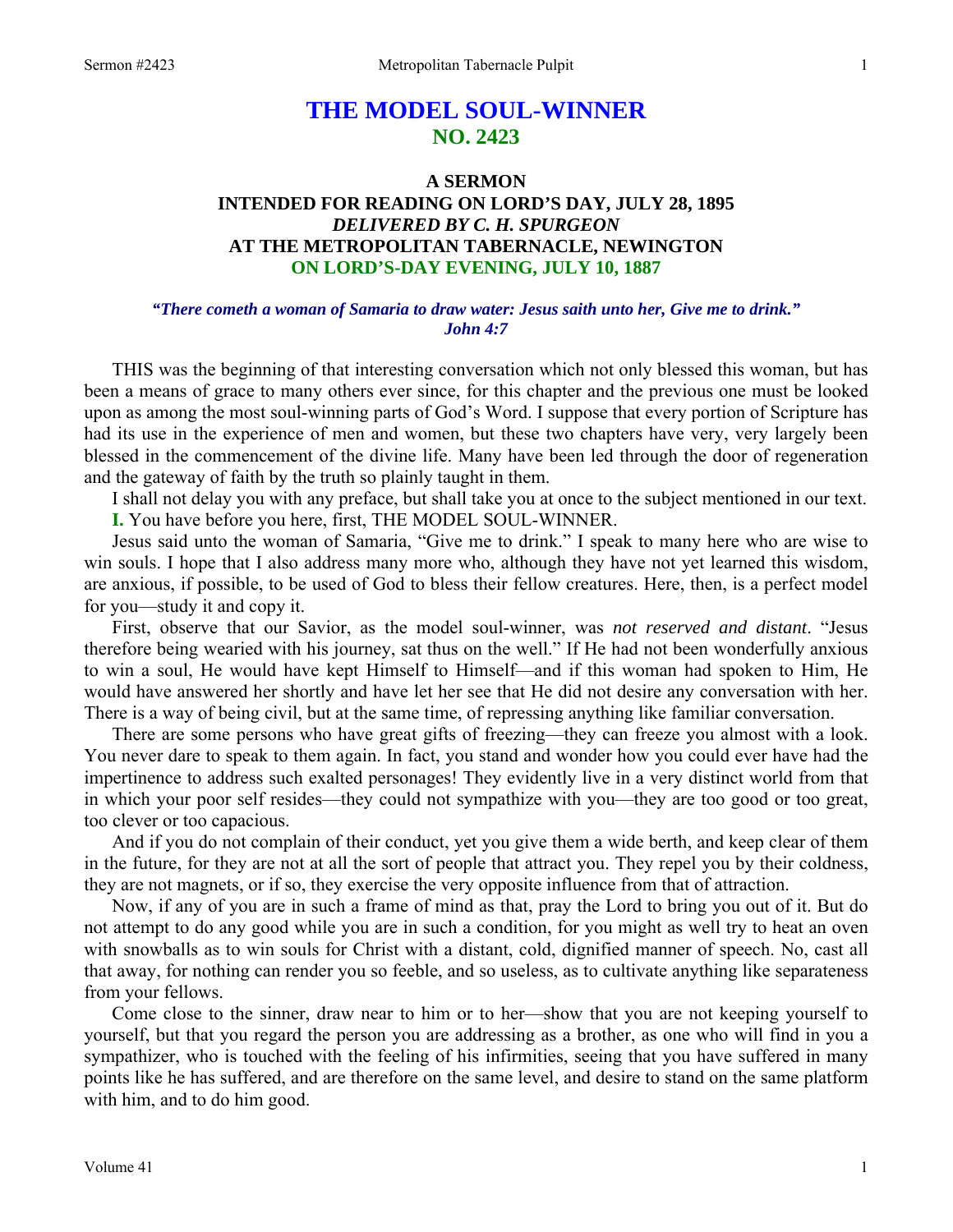There was nothing stiff and starched about the Savior. He was the very reverse of that and even children felt that they might go to Him freely. He was like a great harbor into which sailors run their ships in stress of weather—they feel as if it was made on purpose for them. The very look of Christ's face, the very glistening of His eyes, everything about Him made people feel that He did not live for Himself at all, but that He desired to bless others. There is the model soul-winner, therefore, for your imitation, in Jesus sitting on the well and condescending even to speak to a poor fallen woman.

In the next place, our Savior was *aggressive and prompt*. He did not wait for the woman to speak to Him, but He addressed her. "Give me to drink," said He. He did not wait until she had drawn the water from the well and was about to go—and so give her an excuse for saying, "I cannot be detained, I must get home with the water, and the sun is hot."

But no sooner has He seen her and her waterpot, than He begins a conversation with His request to her, "Give me to drink." The true soul-winner is like a man who goes out shooting—he is not half asleep so that when the game presents itself he waits till it has taken wing and has gone. He is on the alert—if a feather or a leaf moves, he has his gun all ready, and he is prepared for action at once.

The cunning fowler spreads his nets early in the morning ere the birds are awake, that when they first begin to move, they may be taken in his toils. And the Lord Jesus, with a loving wisdom, went about His work. He began with the woman at once—as soon as she came to the well where He was resting, He spoke to her and soon led the talk to the things which concerned the Christ and her own sin—and the way by which the Christ might lift her out of her sin and make her useful for the conversion of others.

I am afraid that there are some of you who cannot do that—you are so reserved, you say. How often have I told you that the soldier who was so "retiring" was shot? There was a battle going on and the man was so modest and retiring that he went to the rear of the fight—and they called him a coward and shot him dead.

I am not going to call you a coward, nor to shoot you. Still, I wish you would not get into the rear so much. While souls are perishing, it does not do to be reserved and retiring. A man who can swim, and would let his fellow man sink, would hardly be excused if he said, "I was so retiring that I could not push myself upon him. I never had the good man's card and I did not want to force myself upon him without an introduction, so I let him drown. I was very sorry, but still, I never was a pushing person."

Are you going to let men be damned? Are you going to let the masses of people in this city perish in their sins? If so, God have mercy upon you! The question will not be, "What will become of London in this case?" But the question will be, "What will become of you, who let men die in their sins without trying to rescue them?"

Carry the war into the enemy's country. Speak to people whom you do not know, whom you have never seen before as Jesus did. Speak to that woman whom you meet casually and providentially, as He did. Speak to her when the last thing she wants is that you should speak to her. Speak out at once and let yours be an aggressive Christianity that is prompt to seize every opportunity of doing good. What a model Soul-winner, then, you have here!

Next, the Savior was *bold, but He was also wise*. You cannot sufficiently admire the wisdom of our blessed Lord that He spoke to this woman while she was alone. He could not have said to her what He said, and she would never have said to Him what she said, if anybody else had been there. It was necessary that this interview be held in private.

But oh, you who are so zealous that you are imprudent, you who would gladly win souls, but attempt the task without that care which ought to come naturally to every sensible and prudent man, remember that although Christ spoke alone with this woman, it was in broad daylight, at twelve o'clock, by the well. If some people had been as prudent as the Savior was, they could have afforded to be as zealous as they have been. In the case of such a woman as this, I would have you remember the Savior's wisdom as well as His wondrous condescension.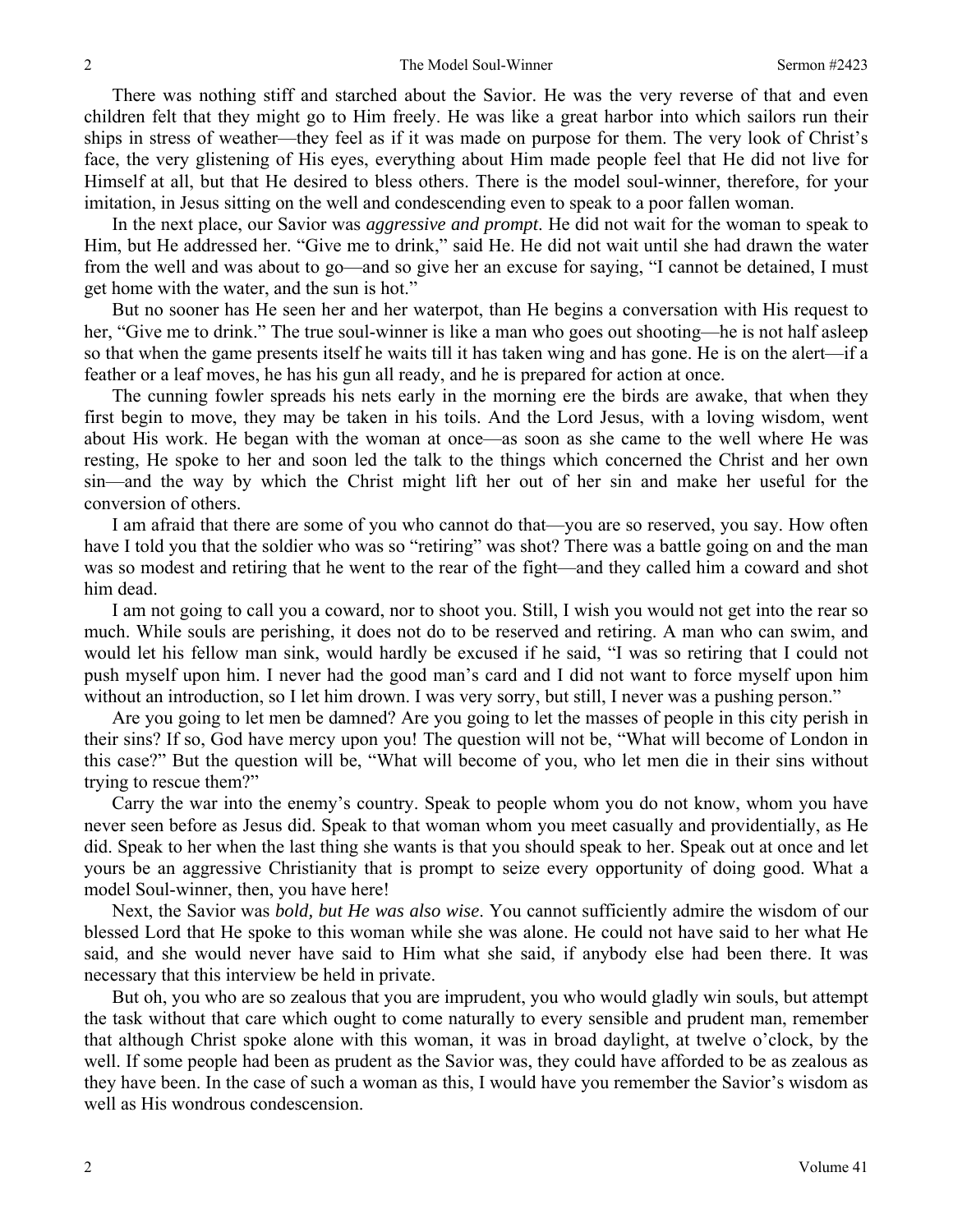With Nicodemus, the ruler of the Jews, He speaks by night, but with the harlot of Samaria He speaks by day. The soul-winner looks about him, he is wise in his plan of going to work. There are fish that will only bite in troubled waters. There are some that are not to be taken except at night and there are others that are only to be caught by daylight.

Fit yourself to the case of the person you are seeking to bless. I do not say be so prudent that you will run no risk, but I will say, be so prudent, especially in certain difficult cases, that you run no unnecessary risk. The Savior could not have selected a better time for talking to such a person—you will see at once that if even the disciples marveled that He spake with the woman—it was infinitely wise on His part that it was done at the well-side and done at noon-day.

O soul-winners, win souls any how! Be willing to risk your own reputation, if necessary, to win them. But it is not necessary, or not usually necessary, and it never should be done except when it is necessary. Your Savior sets you that wise example. Follow Him in this speaking to people singly. I do so much of public preaching that, perhaps, I lose a measure of adaptation for private conversation, yet have I sometimes done the most successful work I have ever done in private rather than in public.

Sitting at a table, I have marked a young man who was a stranger to me, and I have asked him to accompany me to the place where I was to preach. I did not know the way and I asked him to walk with me. A few words on the road won him for Christ and he has been ever since an earnest upholder of the Gospel and a very useful one. I do not know whether any were saved by the sermon, but I know that one was converted by the talk on the way there.

I know an evangelist who is useful in his public service, but he is also greatly useful to the families in the homes where he stays. Almost in every case, the minister's sons and daughters are converted before he leaves the house, or the servant or a visitor is won by his private conversation. I like that kind of work. Oh, that we all studied this art of speaking to persons one by one! So I say to you again, here is the model Soul-winner—copy His example.

Observe how the Savior begins with this woman—"Jesus saith unto her, Give me to drink." When you are fishing, it is not always wise to throw your fly straight at the fish's mouth. Try him a little on one side, and then a little on the other side, and maybe, presently, you will get a bite. So the Savior does not begin by saying to her, "You are a sinful woman."

Oh, dear! none but an amateur in such a business would begin like that. Neither did He begin by saying, "Now, good mistress, I am the Messiah." Well, that was the truth, was it not? Yes, but that was not to come first—He began by saying, "Give me to drink." He must first attract her attention and influence her mind—then would come the closer work of probing her conscience and changing her heart.

It was only a very ordinary, commonplace request that Jesus made. "Give me to drink." It might have occurred to any one of you to say it, but not to use it as He did. Yet it was a word that was wisely chosen, for it fitted in with the woman's thoughts. She was thinking about drawing water and Jesus said to her, "Give me to drink." There could be no more suitable metaphor or mode of expression than that of water and drinking, if you are talking to a person who has come to draw water for herself or others to drink.

Besides that, it was an exceedingly pregnant expression, as full of meaning as an egg is full of meat. "Give me to drink." It contained much within itself. It gave the Savior as wide a field as He could wish for to talk to her about her spiritual thirst, and about that living water which He could put within her, which would abide in her, and be a well—not one to which she should come—but a well that she would carry about with her, and that would be always springing up within her unto everlasting life. So let us learn how to begin wisely with observations that are apparently commonplace, but such as will easily lead to higher things.

I think that the Savior as the model Soul-winner is also to be imitated in that *at the very beginning He broke down a barrier.* The Lord Jesus Christ was evidently dressed as a Jew and this woman came out of Samaria. Now, at once, there was a barrier between the two, for the Jews had no dealings with the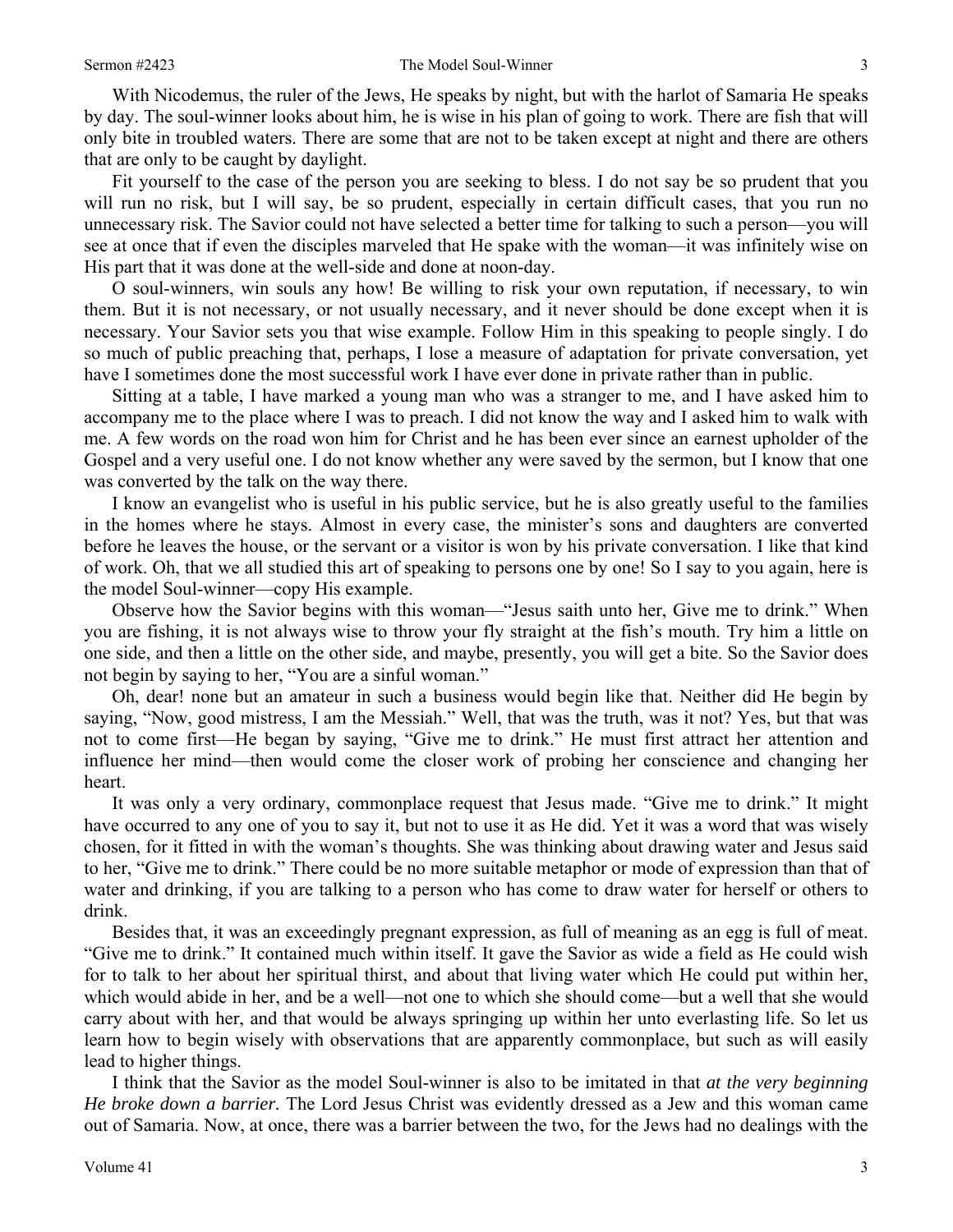Samaritans. Our Lord broke through that caste by saying to her, "Give me to drink." No other expression would do this so well, for to eat and to drink with persons was, after the Oriental fashion, to come into communion with them.

"Give me to drink," therefore shook off from Him all Judaism which would separate Him from this Samaritan. If you are going to try to win people for Christ, always seek to break down everything that would separate. Are you a man of wealth? Well, I do not believe in converting souls by making your diamond rings glitter and flash when you are talking to workingmen.

Are you a scientific man? Now, that word of seventeen syllables that you have been so fond of—do not use it, but say something very plain and simple. Or do you happen to belong to any political party? Do not bring that question in—you will not win souls that way—you will be more likely to excite prejudice and opposition.

If I were talking to the French, I would devoutly wish I were a Frenchman. If I had to win a German, I should wish to know as much of the idiosyncrasies of that nation as I possibly could. I shall never be ashamed of being an Englishman, but if I could win more souls by being a Dutchman, or a Zulu, I would gladly have any kind of nationality that I might get at the hearts of men.

And our Lord Jesus acted just in that spirit when He said to the woman, "Give me to drink." He sank the noble dignity of being a Jew—for, mark you, a Jew is the aristocrat of God—Jesus, even in His humanity, came of a race that is made up of the oldest and noblest of earthly nobility, but He dropped that dignity in order that He might talk to this Samaritan woman who was nothing better than a mongrel, for her race was made up of nobody knows what.

They pretended to be Jewish when there was anything to get by so doing—and to be Gentile whenever the Jews were in any kind of difficulties. But Jesus did not snub her, nor did He hint that she was in the least degree inferior to Himself. There is no winning souls in any other way than as the Savior won them. God teach us how to win them!

This must suffice for that first point, the model Soul-winner.

**II.** Now for just a few minutes I want to exhibit our divine Lord and Master in another light. Not this time as the model Soul-winner, but as THE MASTER OF CONDESCENSION.

He seems to me to be so thoughtful—this blessed Lord of ours, the Son of God, the Creator, the First-Begotten of God.

He takes His seat there on the well in weariness and thirst. Do you not see Him almost ready to faint? What condescension this was, that *He was so straitened that He had not even a draught of water*, or the means to get it. Maker of all springs. Bearer of the key of the rain, Lord of the ocean, and yet He needs water to drink? What a stoop is this, for your Lord and mine to come to this!

When He said, "Foxes have holes, and birds of the air have nests; but the Son of man hath not where to lay his head," He had come very low, but now, even the water, which is such a common thing around us that it ripples from the hills, and streams through the vales, even that has fled from Him, and He says, "Give me to drink." Bless your Lord, O you who love Him, kiss His feet, and wonder at His marvelous condescension!

I wonder at His condescension, next, that He not only came into such straitness, but that *He was so humble as to ask for a drink of water*. He that hears prayer Himself prays. He that listens to the cries of His redeemed and with the fullness of His majestic bounty opens His hand, and supplies the needs of every living thing, sits there, and says to the woman, "Give me to drink." O Master, how You have straitened Yourself, how You have humbled Yourself, that You should be a beggar of one of Your own creatures, asking for a sip of water!

Admire that condescension still more when you think that He asked it of *her*, of her who had had five husbands, and he with whom she was living was not her husband. Yet Jesus says to her, "Give me to drink." Some of you good women would not have touched her with a pair of tongs, would you? And some of you good men would have passed by her on the other side.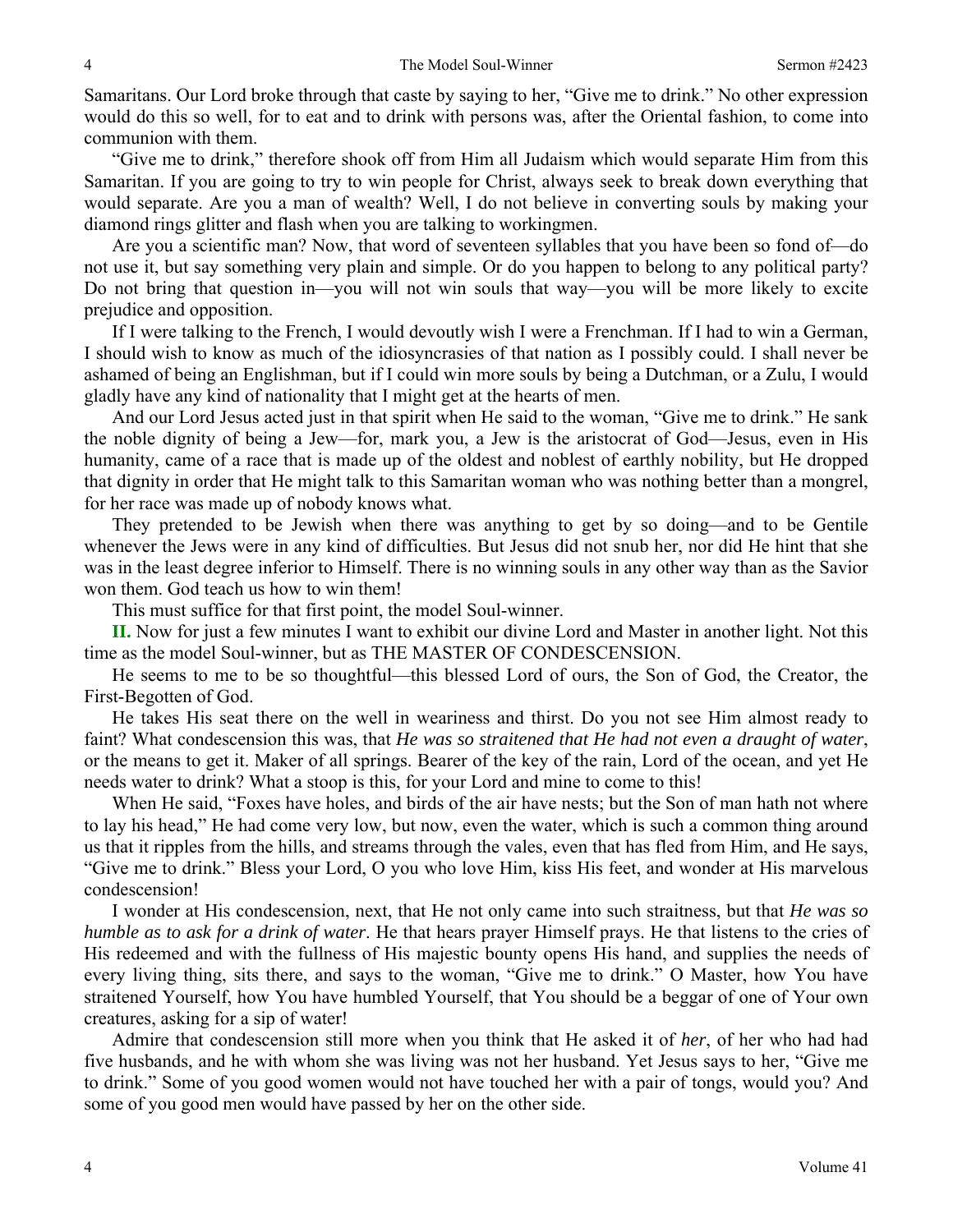#### Sermon #2423 The Model Soul-Winner 5

Jesus, however, was not only willing to give to her, but He was willing to receive from her. He would put Himself under obligation to a Samaritan sinner. So He says to her, who was not fit to come near Him to unloose the latchet of His shoes—John the Baptist said that He was not worthy to do that, but what was *she* worthy to do—yet Jesus says even to her, "Give me to drink."

Then notice His condescension again, when she answers Him tartly with a reply that was perhaps civil in tone, but that was virtually a refusal, *He did not upbraid her.* He did not say to her, "Oh, you cruel woman!" No, not a syllable or look of reproof did He give her. He wanted not the water that was in the well—He meant to have her heart—and He did have it, and therefore He went on to speak to her.

Is not that a beautiful text, "If any of you lack wisdom, let him ask of God, that giveth to all men liberally, and upbraideth not"? So the Savior will not give this woman a word of upbraiding—she shall be led to upbraid herself—but it shall be for her sin. She shall not be upbraided for her ungenerousness that the Savior has passed over.

This is the crown of Christ's condescension, that He led her not to do what He asked her to do, but *He led her to confess her sin*. He said, "Give me to drink," but apparently she did not let down that waterpot, neither did He put it to His lips, parched as they were. But He led her to her confession of sin, her faith in Him, her running to call the men—and all this gave Him meat to eat and water to drink that others knew not of.

He had won a soul and this had refreshed Him after His weariness. We do not hear of His being weary any more—He shook it all off at sight of that sinner saved. He was Himself again, for He had received what He would die to win. He had received a heart returning to the great Father, He had found a soul that trusted in Himself.

I wish that I knew how to preach better so that I might lead you to my Master, for I do want you to glorify Him. I have often tried to set Him before you as He hung upon the cross, and as He will come again in His glorious Second Advent. But just now I ask you to adore Him in His weariness as He sits upon the well. He is never lovelier than in His lowliness.

There is a grandeur about Him when He rides to battle on His white horse and summons the kites and eagles to devour the slain, but we start back from that terrible vision of majesty to the attractiveness of His love when He thus humbles Himself, and makes Himself of no reputation, and talks with a fallen woman. Seeing Him thus condescending, we love, and reverence, and admire, and adore Him. Let us do so now.

**III.** I shall have done when I have taken up my third point with considerable brevity, but with no little earnestness. It is this. You have seen the model Soul-winner and the Master of condescension, let us now notice THE MANNER OF THE WORKING OF GRACE, with the view that we may see it here this evening.

So you have come here, my friend. You have not come to be saved. Oh, no! That is very far from your mind. You came to see the place, you came to look at a building to which a crowd will come and listen to a minister of the Gospel. Yes, yes, but even that is no reason why you should not get a blessing, for *this woman only came to draw water.*

"There cometh a woman of Samaria to draw water." She had no desire to see Jesus, or to learn of Him. She was only looking for water. Saul went to seek his father's asses and found a kingdom. So you may find what you never sought and you may be found of Him whom you never sought.

Listen. Open your ears. Mayhap your day of grace has come and the great silver bell is striking the hour of your salvation—I hope that it is so. It may be so, though you have no thought of it. You are not converted, you are not a Christian, but you would like to do good in the world, would you not? You desire to do some kindly action, something generous.

I have known that thought arise in a great many who yet did not know the Lord. Some people will not ask an unconverted person to give money. I would, for my Master said to a woman who was a great sinner, "Give me to drink." It may be to the everlasting good of some of you to do something for the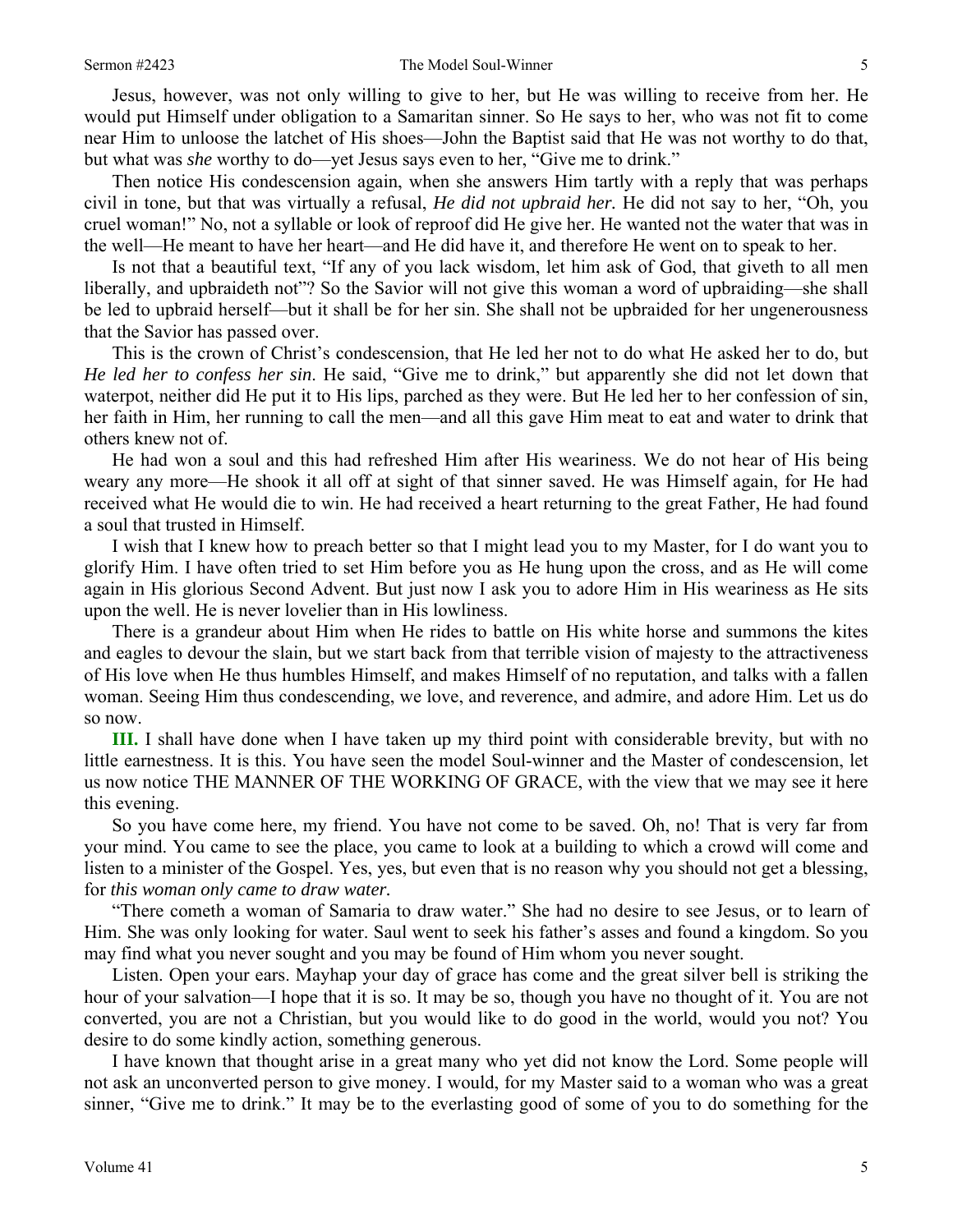church of God, to do something for the Christ of God. Before you know where you are, it may be that you will commit yourselves by some kindly act. I wish you would do so.

The way to win a person to yourself is not always to do him good, but to let him do you good. Jesus knew that, so He began by saying, "Give me to drink." So sometimes it may be wise—and I would try it now—to say to some of you, "You would like to do someone good, would you not? You would like to do some kindly action."

Well, notice, the Master is here tonight and He has come with much the same cry as He came to the Samaritan woman. *Jesus says to you, "Give me to drink*." "Oh!" say you, "What could I give Christ to drink? If He were here, I would gladly give Him a drink. I am sure that, if I were at my cottage door and He passed by on a dusty day, I would gladly turn the handle of the well, and bring up a bucket of water. Though I am not converted, I would do that."

Well, dear heart, you may do that. I want you to do it. It is your privilege to refresh the very heart of Christ. If you were not a sinner, you could not do it, but being a guilty sinner, you can do it. Your very guilt and sin give you the possibility of refreshing Him. "How?" you ask. Why, repent of your sin. Have done with it, quit it, turn from it.

"There is joy in the presence of the angels of God over one sinner that repenteth." It does not say that the angels rejoice, though I have no doubt that they do, but it is said, "There is joy in the presence of the angels." That is, the angels see the joy of Christ when a sinner repents. They spy it out and notice it. If you let fall a tear of repentance, if in your heart there is a sense of shame because of your sin, if in your soul there is the resolve to escape from it, you have refreshed Him.

Next, guilty as you are, *you can refresh Him by seeking salvation from Him*. Did He not say to the woman, "If thou knewest the gift of God, and who it is that saith to thee, Give me to drink; thou wouldest have asked of him, and he would have given thee living water"? And when she said to Jesus, "Sir, give me this water," that refreshed Him.

Ask this of Him now quietly in your soul. Oh, may God the Holy Ghost persuade you to do so! Cry to Him to save you. Say, "Lord Jesus, save me. I am but a girl and careless, but save me." "I am a young man, and thoughtless, but save me tonight." By so doing, you have given Him a drink, and He is refreshed already. The sweetest draught of all is when you perceive that He is the Christ, and that God has sent Him to save you—and you give yourself up to be saved by Him.

Trust Him now—may the good Spirit lead you now to trust Him! So will you refresh Him—this is the recompense for all His wounds, and even for His death, when sinful souls come and trust Him. I remember hearing of one who, while walking the fields, found a little bird fly into his bosom. He could not understand why the creature should come there, but when he looked up, there was a hawk which had pursued the bird, and the little thing had flown into the bosom of the man for shelter.

What think you? Did the man tear it in pieces? Nay, but he kept it safely till he had taken it away from the place where the hawk was—and then he gave it its liberty again. The Lord Jesus Christ will do just that with you if you trust Him. Sin pursues you—fly to His bosom, for there only are you safe.

I have heard of a great king who had pitched his royal pavilion and when he was about to move it, he found that a bird had come and built its nest there. He was such a king that, although the pavilion was of silk, he ordered his soldiers not to take it down until that bird's young ones were hatched and could fly.

I love the generosity of a prince who will act like that, but my Lord is a nobler and kinder Prince than all others. Oh, what a Prince He is for generosity! Poor bird, if you will dare to trust Him and make your nest in the pavilion where He dwells, you shall never be destroyed, nor your hope either, but you shall be safe forever!

Oh, that I knew how to bring you to Christ, dear hearers! This is a hot summer's night and you are weary, perhaps, of my talking, but I would not mind that if I could bring you to Jesus. Oh, that I might have fruit from this sermon also! This week, I believe I might say that I have met and heard of hundreds who, in past years, have been brought to the Savior by the printed sermons. They came to me, grasped my hand, and thanked me—and I praised God—but then I thought, "Yes, God did bless me, and He has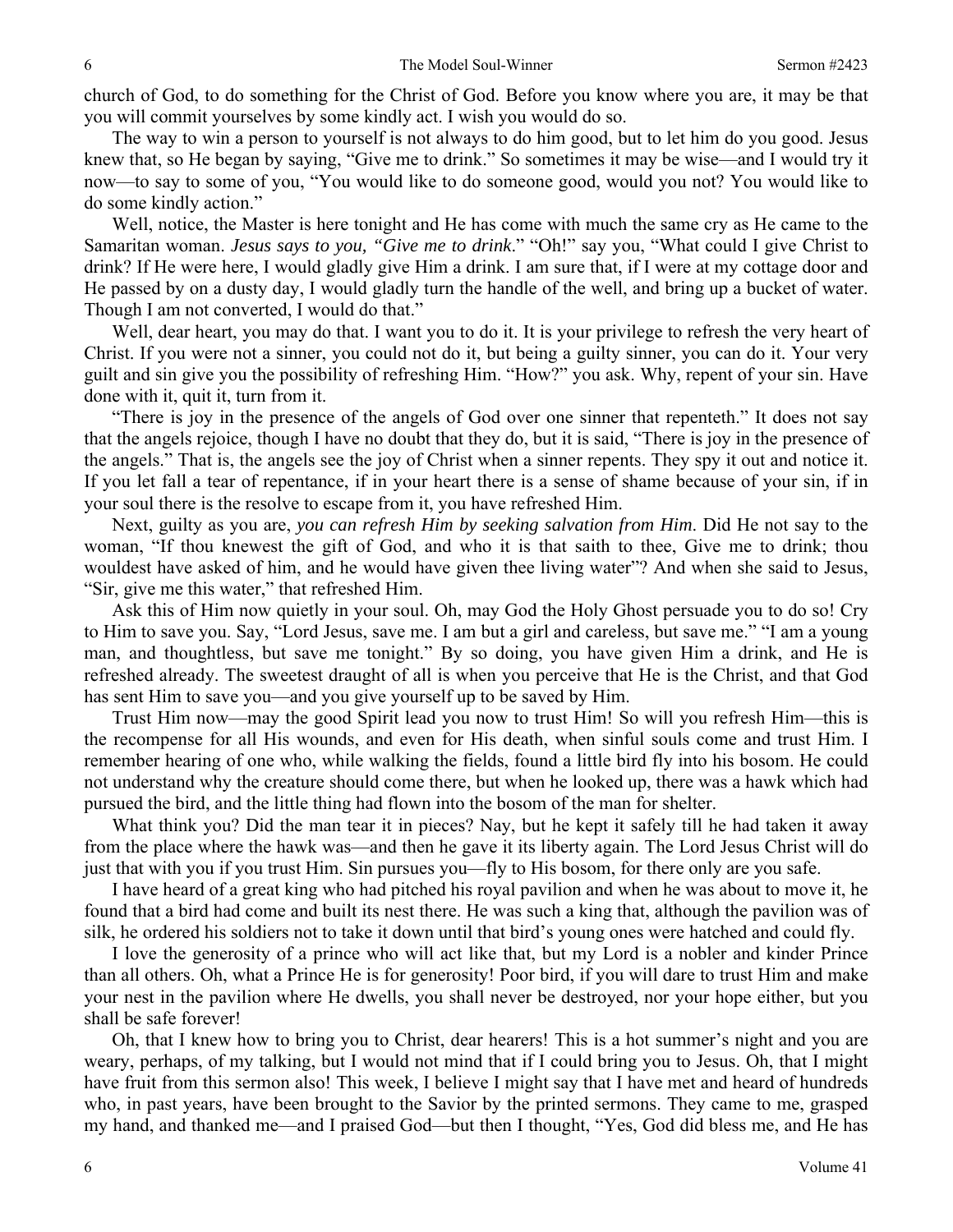blessed the printed sermons, but I want present fruit, and to see sinners now close in with Christ and be eternally saved."

Is all that I preach to you only a dream or a fiction? Then, fling it away from you and despise both it and me. But if it be true, and if I only tell you of a true salvation, and a true Savior, come and have it, come and trust Him now, for He casts out none who come to Him. May this be the deciding time with many of you, for our Lord Jesus Christ's sake! Amen.

#### **EXPOSITION BY C. H. SPURGEON**

#### *JOHN 4:1-32*

**John Chapter 4. Verses 1***-***4***. When therefore the Lord knew how the Pharisees had heard that Jesus made and baptized more disciples than John, (Though Jesus himself baptized not, but his disciples,) He left Judaea, and departed again into Galilee. And he must needs go through Samaria.*

When He was wanted in so many places, He did not care to stay among the Pharisees where He was not wanted. They would not receive His message, so He quitted the lordly professors, and went to look after a fallen woman. Christ's estimates of usefulness are not always the same as ours. We think it a grand thing to be the means of converting a great man. Christ thinks it a worthy work to convert a great sinner.

#### **5***. Then cometh he to a city of Samaria, which is called Sychar, near to the parcel of ground that Jacob gave to his son Joseph.*

You remember how the patriarch said to his favorite son, "Moreover I have given to thee one portion above thy brethren, which I took out of the hand of the Amorite with my sword and with my bow." This was "the parcel of ground" which was near to Sychar.

**6***. Now Jacob's well was there. Jesus therefore, being wearied with his journey, sat thus on the well:*

What could the wearied Saviour do? Why, He could save a great sinner, and now that He is no more wearied, what can He not do? Brethren, when you go to preach or to teach, you like to feel fresh and vigorous, but do not think that this state is at all necessary. Your wearied Master won the woman at Samaria, so may you win souls, even in your weariness. Let us not make excuses for ourselves because we do not feel fit for our work.

God may bless us more when we feel weary than He does at any other time.

#### **6***. And it was about the sixth hour.*

Twelve o'clock in the day, I suppose. Was that the time when the women usually came to draw water? No, but it was the time when a woman, who was shunned by other women, would be most likely to come; and the Saviour knew that. She had to take odd times to get to the well, for her neighbors did not care to be seen in the company of such a reprobate as she was, and she was probably just as anxious to avoid them.

**7***-***8***. There cometh a woman of Samaria to draw water: Jesus saith unto her, Give me to drink. (For his disciples were gone away unto the city to buy meat.)*

Or, "food."

**9***. Then saith the woman of Samaria unto him, How is it that thou, being a Jew, askest drink of me, which am a woman of Samaria ? for the Jews have no dealings with the Samaritans.*

The woman seemed to say to the Saviour, "You Jews will not own us until you want something from us. Now that you happen to be thirsty, you do not mind asking for drink from me, but at other times, you will have no dealings with us." This was a tart reply to our Lord's request, but be did not answer the woman in the tone she had adopted.

When you are dealing with a soul, you must not lose your temper because of a sharp word, a hard saying, or even a blasphemous reply. Soul winners must be very tender and gentle. God make us so!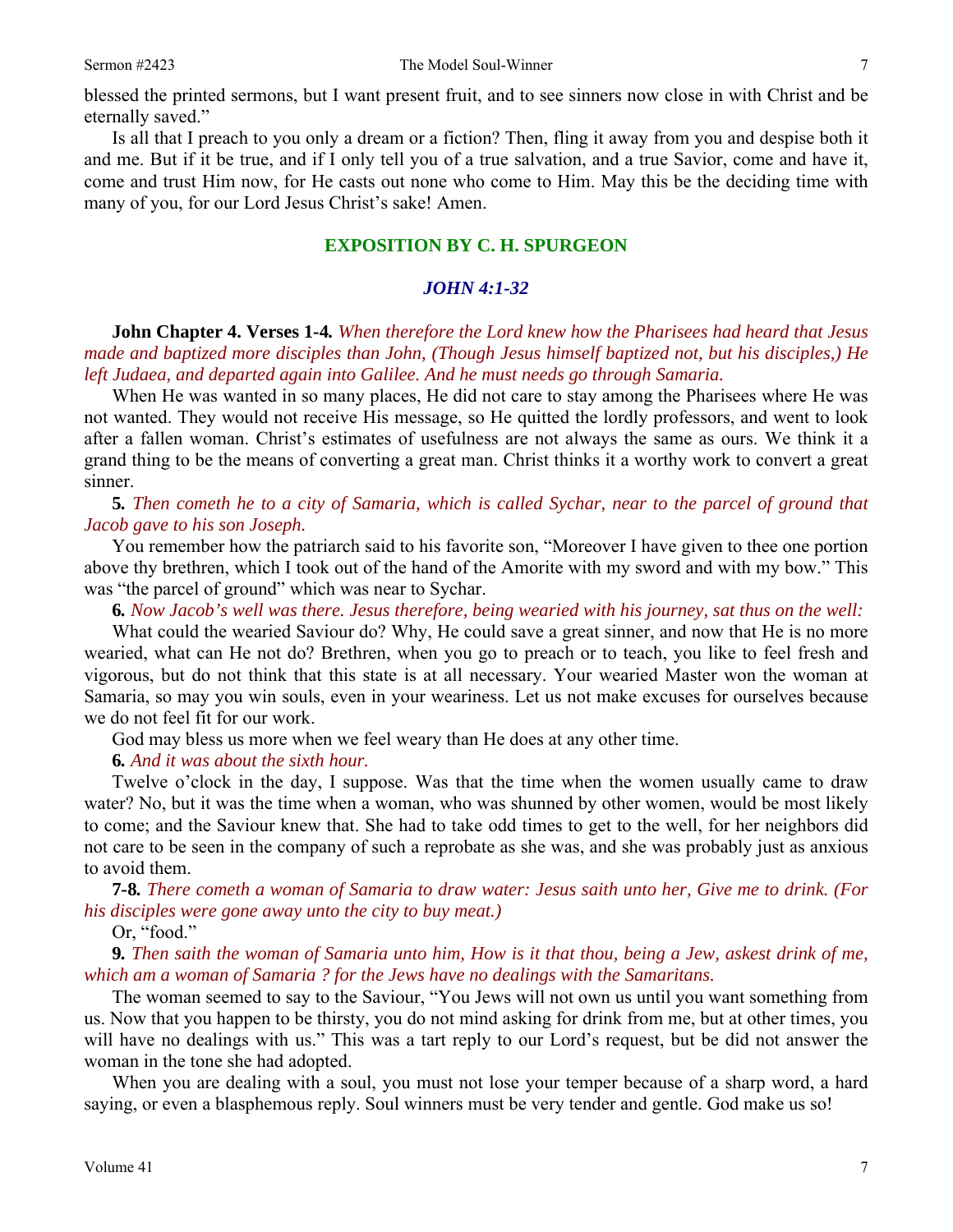## **10***. Jesus answered and said unto her, If thou knewest the gift of God, and who it is that saith to thee, Give me to drink; thou wouldest have asked of him, and he would have given thee living water.*

Oh, that ignorance, that baneful ignorance! "If thou knewest thou wouldest have asked of him, and he would have given thee." Sometimes, my brethren, the key of a man's salvation may lie in your instructing him in the simplest matters of the Gospel, for, if he does but know, he will ask, and Christ will give.

Great issues may depend upon this, which seems but the turning of a straw. Therefore, go and tell men the way of salvation, for in the most of cases, ignorance, alas! bars the door. I mean not among those who have long heard the Gospel, but I mean the outsiders who do not know anything about it. Tell it to them and you may thereby open to them the kingdom of heaven.

**11***-***14***. The woman saith unto him, Sir, thou hast nothing to draw with, and the well is deep: from whence then hast thou that living water? Art thou greater than our father Jacob, which gave us the well, and drank thereof himself, and his children, and his cattle? Jesus answered and said unto her, Whosoever drinketh of this water shall thirst again: But whosoever drinketh of the water that I shall give him shall never thirst; but the water that I shall give him shall be in him a well of water springing up into everlasting life.*

So you see, my dear hearer, if you get grace from Christ, you really possess it, and it is of that nature that it remains in you, and becomes itself a spring within you, "springing up into everlasting life." It is not that temporary, trumpery salvation which some preach, which saves you for a quarter of a year, and then lets you perish. It is everlasting salvation.

Once received, it does not pass away like that little dribbling shower that watered the pavement just now and is gone, but it shall be in you a well of water, springing up, a living and enduring principle. Or to use another Scriptural expression, "incorruptible seed, which liveth and abideth for ever." This salvation is worth your having, then, get it. It is worth your pining after, and praying for, and believing. Oh, that you might have it, even you! As soon as you trust the Lord Jesus Christ, it is yours, and yours forever.

**15***. The woman saith unto him, Sir, give me this water, that I thirst not, neither come hither to draw.*

The woman had not even the faintest idea of the spiritual truth of which Christ had spoken to her. The fact is, conviction must come before conversion. No sinner is made alive till he is first killed. You cannot clothe him till he is naked. So now the Saviour began that conviction work in this woman and He did it very wisely. He did not at first charge her with criminality, but He led her to accuse herself.

**16***-***17***. Jesus saith unto her, Go, call thy husband, and come hither. The woman answered and said, I have no husband.*

And as she said it, no doubt she tried to look as innocent as possible, but a guilty flush stole over her face despite her attempt to keep it back.

**17***. Jesus said unto her, Thou hast well said, I have no husband:* 

Always give people credit for what is well said. If you want to win them, you must mind that you are not rough with them, but admit what you can of the truth in their utterance, "Thou hast well said, I have no husband."

#### **18***-***19***. For thou hast had five husbands; and he whom thou now hast is not thy husband: in that saidst thou truly. The woman said unto him, Sir, I perceive that thou art a prophet.*

It would have been better if she had perceived that she was a sinner. Perhaps she did perceive it, but scarcely liked yet to confess it openly, so she said, "I perceive that thou art a prophet." Now she has a religious difficulty, and what man or woman is there in the world, however far gone from morality, who has not some religious difficulties?

And the more immoral they become, the more difficulties they are pretty sure to have. I hate that style of preaching which is everlastingly pandering to difficulties which never would exist except in a dissolute generation like the present. We preach a plain Gospel, and when men's hearts are right, it is all plain to them. To him who desires to understand, difficulties soon cease to be a trouble. We had better